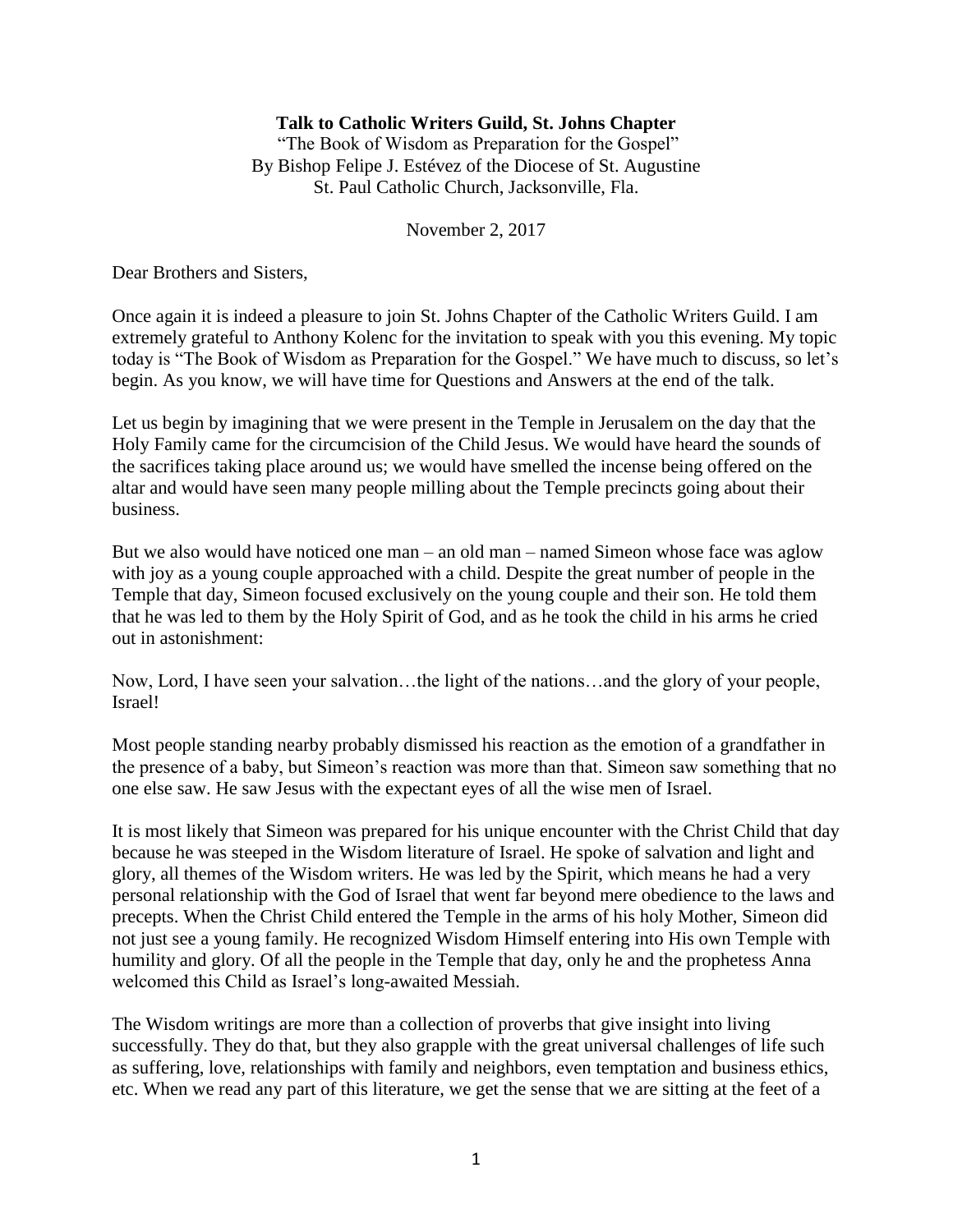wise rabbi teaching us about the way of righteousness in this world. If the books of the Law and the Prophets highlight the infidelities of the people of Israel, Wisdom literature highlights their fidelity, their holiness, their prayerfulness.

The Wisdom literature of the Old Testament contains some of the most beautiful passages anticipating the coming of Christ and his kingdom. The document on divine revelation from the Second Vatican Council, *Dei verbum*, says that in the Old Testament, "the mystery of our salvation is present in a hidden way" (DV, 15). I think you will find that in some passages of these Wisdom books, particularly those we will study tonight, the truth of Christ is hardly hidden at all.

There are seven books in this genre: Job, Psalms, Proverbs, Ecclesiastes, Song of Songs, Wisdom, and Sirach. With the exception of the first two, Job and Psalms, all of the Wisdom writings are alleged to have been written by King Solomon, the wisest man in the history of Israel. They were included in the ancient Greek version of the Old Testament (called the Septuagint) as a distinct bloc of literature situated between the books of Law and the writings of the Prophets. The Catholic Church has always considered these seven books as inspired and as canonical scripture because they were in common use in the liturgy from the beginning of the Christian era.

Regretfully, such a short talk does not allow me to illustrate the depth and beauty of the whole range of this great literature. However, I have chosen four passages from the most representative book, the Book of Wisdom, that will hopefully give you a sense of how these passages anticipate the fullness of revelation in the Christian Church. The Powerpoint handout will assist you in following along. Let's begin with the passage from Chapter 5, verses 15-20:

15 But the righteous live forever, and in the LORD is their recompense, and the thought of them is with the Most High. 16 Therefore shall they receive the splendid crown, the beautiful diadem, from the hand of the LORD, For he will shelter them with his right hand, and protect them with his arm. 17 He shall take his zeal for armor and arm creation to requite the enemy, 18 Shall put on righteousness for a breastplate, wear sure judgment for a helmet, 19 Shall take invincible holiness for a shield, 20 and sharpen his sudden anger for a sword.

On this handout, one cannot fail to notice the amazing parallels to this passage in the writings of St. Paul, who would have undoubtedly been familiar with the Book of Wisdom.

First, the predominant theme of the text is "righteousness," which is a major preoccupation of the Law, the Prophets, and the Wisdom writings. But it is also a major theme of the New Testament. In Romans and Galatians, St. Paul says that we are not saved by works of the law but by a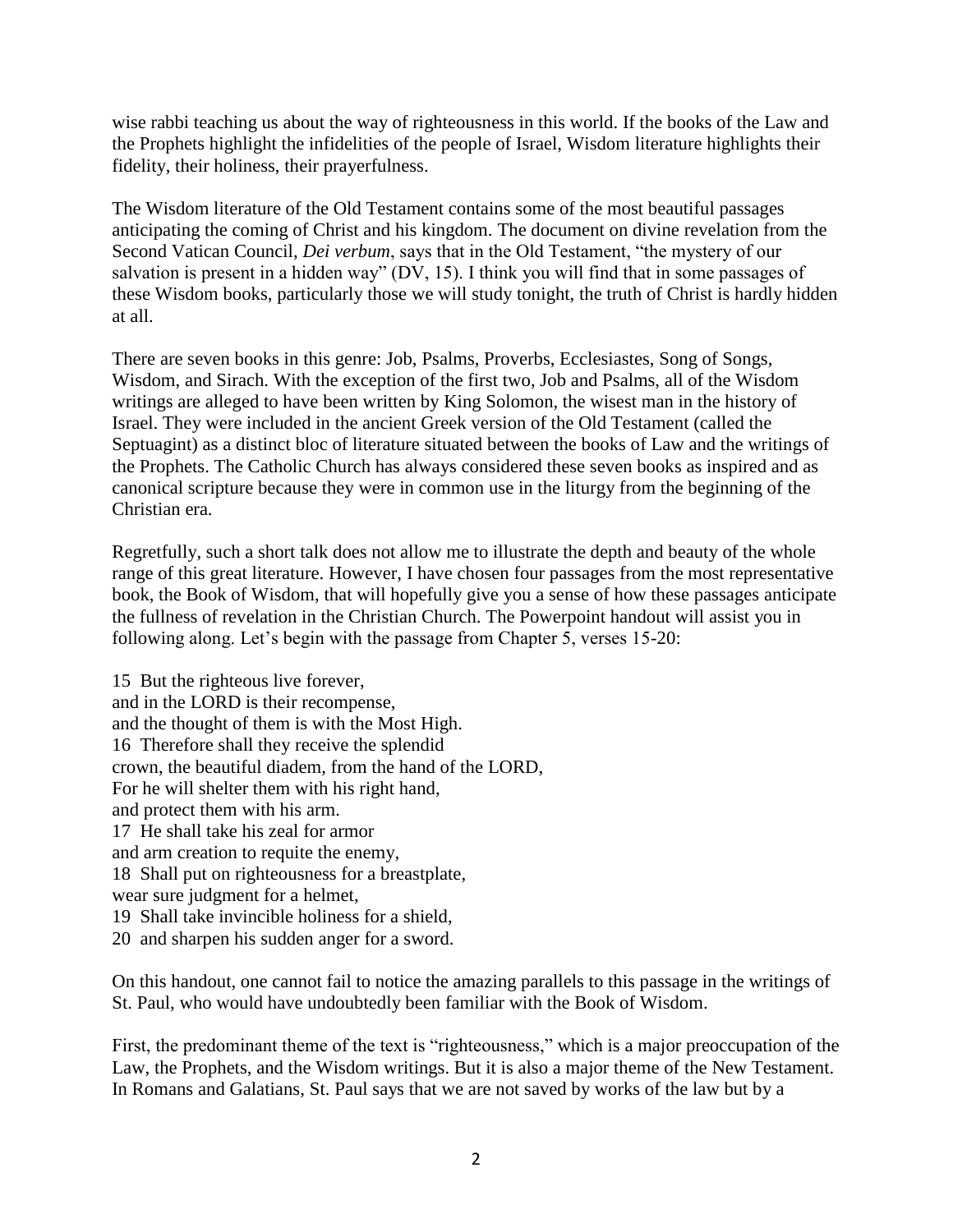righteousness that comes through faith in Christ (Rom 3:22, Gal 3:11). In this passage, the Wisdom writer seems to anticipate that there is something larger at work than the Law of Moses, something that can only be done by God's hand, by God's power. We have a partial glimpse of St. Paul's doctrine of salvation by faith in the image of the "crown of righteousness" and the "recompense" given to those who are faithful.

There is a second clear parallel between the Old and the New Testaments in the description of the weapons of righteousness. The Wisdom writer makes these devices part of the divine arsenal to be wielded by God's Almighty hand, but in Ephesians, St. Paul describes this same weaponry as armor for the individual Christian. In Wisdom, God uses these weapons against the enemies of Israel, but in the New Testament, these weapons are considered to be the believer's spiritual protection against the devil and his minions. This uniquely Christian development represents a much fuller and more spiritual concept of the life of faith.

Thus the Wisdom writer's understanding of the armor of God anticipates something that will be taken up in the fuller Christian revelation, namely, that the real warfare that we are engaged in is the struggle for our salvation. Padre Pio once said that the battlefield between God and the devil is the human soul. He would have known that very personally.

Let us now look at the passage from Chapter 7, verses 21-26: 21 Whatever is hidden or plain I learned, 22 for Wisdom, the artisan of all, taught me. For in her is a spirit intelligent, holy, unique, Manifold, subtle, agile, clear, unstained, certain, Never harmful, loving the good, keen, 23 unhampered, beneficent, kindly, Firm, secure, tranquil, all-powerful, all-seeing, And pervading all spirits, though they be intelligent, pure and very subtle. 24 For Wisdom is mobile beyond all motion, and she penetrates and pervades all things by reason of her purity. 25 For she is a breath of the might of God and a pure emanation of the glory of the Almighty; therefore nothing defiled can enter into her. 26 For she is the reflection of eternal light, the spotless mirror of the power of God, the image of his goodness.

This is truly one of the most magnificent passages of the whole Old Testament! In fact, for the sake of time, I have shortened the reading, but the whole of Chapter 7 is a true literary work of art.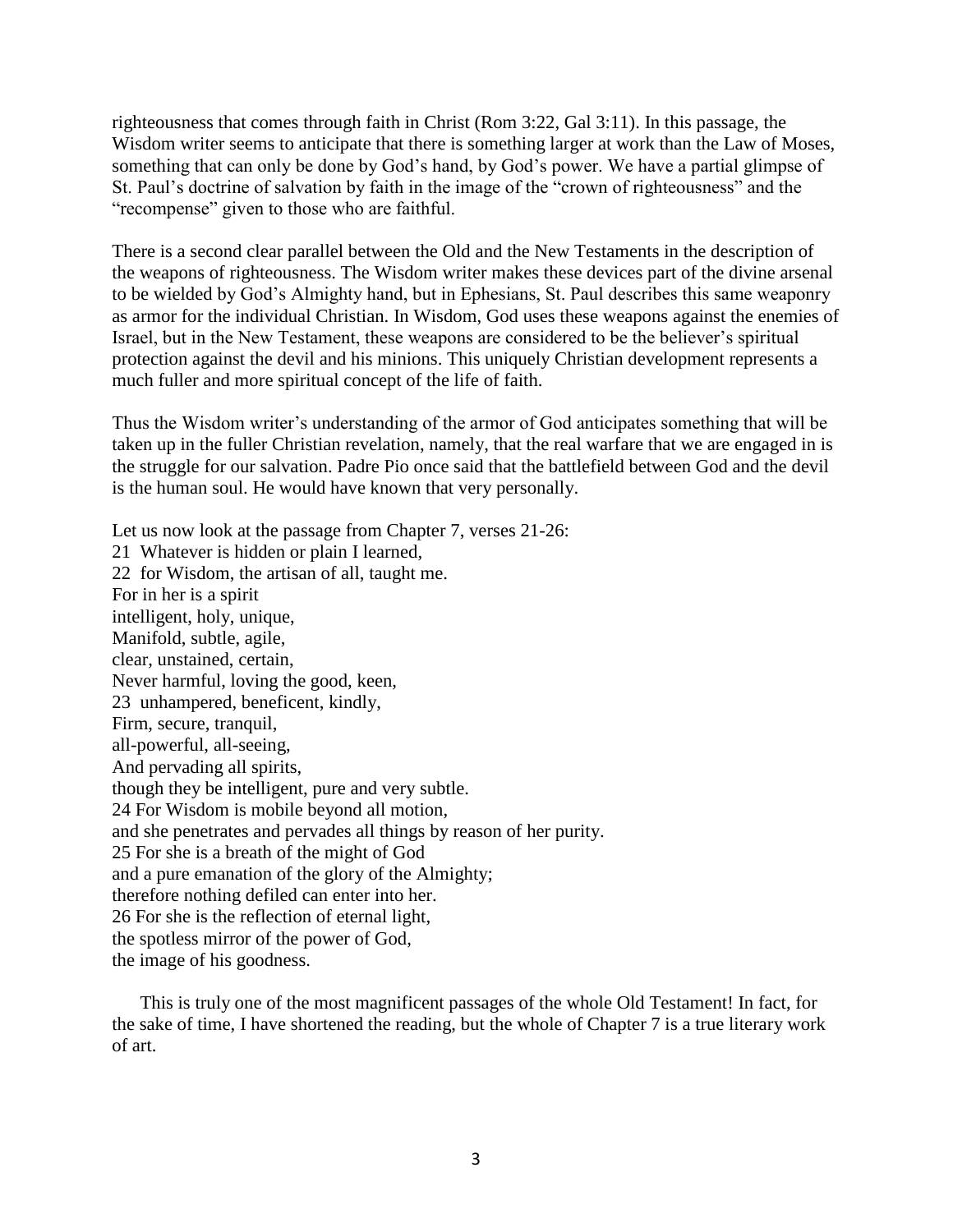Once again, we cannot fail to notice many of the parallel descriptions of divine Wisdom in the New Testament, where Wisdom is clearly identified as a Person, the eternal Word of God, Jesus Christ. I have chosen passages from a variety of writers – Hebrews, Paul, James, and John – to show how this understanding cuts across the entire New Testament.

Allow me to point out something that may not be immediately clear in the English translation. In verses 22 and 23, there are 21 individual words used to describe the richness of divine Wisdom. The English language uses expressions like "never harmful" and "loving the good" to translate them, but in fact, each one of these terms is a single word in the original Greek language. And there is a reason for the number 21: it is the multiplication of two perfect numbers, 7 x 3, which symbolizes the utter and complete perfection of divine Wisdom. This passage is poetic artistry at its finest in the Old Testament.

Even where they translate word-for-word, there is always something lost in translation. For example, even the very elegant English word "beneficent," does not come near to the nuance and beauty of the Greek term which is philanthropos!

We could spend hours of prayerful reflection on this passage simply by transposing the term "Wisdom" with the sacred Name of Jesus Christ. Jesus is the one who "penetrates and pervades all things by reason of [His] purity." Jesus is "firm, secure, tranquil, all-seeing, all-powerful," etc. What wealth of spiritual understanding is contained in this passage!

Although the Wisdom writer characterized divine Wisdom as female, we can see in that image a certain anticipation of the Bride / Bridegroom imagery that is so evident in the New Testament. I'm sure that Jesus would have said to this Wisdom writer, as he once said to a scholar of the law, that he was "not far from the Kingdom of God" (Mk 12:28-34).

Let us now move on to the passage from Wisdom, Chapter 8, verses 5-7: 5 If riches are desirable in life, what is richer than Wisdom, who produces all things? 6 And if prudence is at work, who in the world is a better artisan than she? 7 Or if one loves righteousness, whose works are virtues, She teaches moderation and prudence, righteousness and fortitude, and nothing in life is more useful than these.

This short passage is the primary scriptural source for what we call the four Cardinal Virtues: Prudence, Justice, Fortitude, and Temperance. Let us note, first of all, a verb in verse 5 that we could easily skip over. The passage says that Wisdom "produces all things" and then goes on to talk about the virtues. In other words, to the Wisdom writer, Almighty God is not only the origin of the world and all it holds, but he is also the source of all human virtue. This concept represents a distinct development of the Old Testament over the teachings of pagan Greek philosophers such as Plato and Aristotle, who wrote about these virtues 300 years earlier but who did not recognize a single eternal source of all virtue.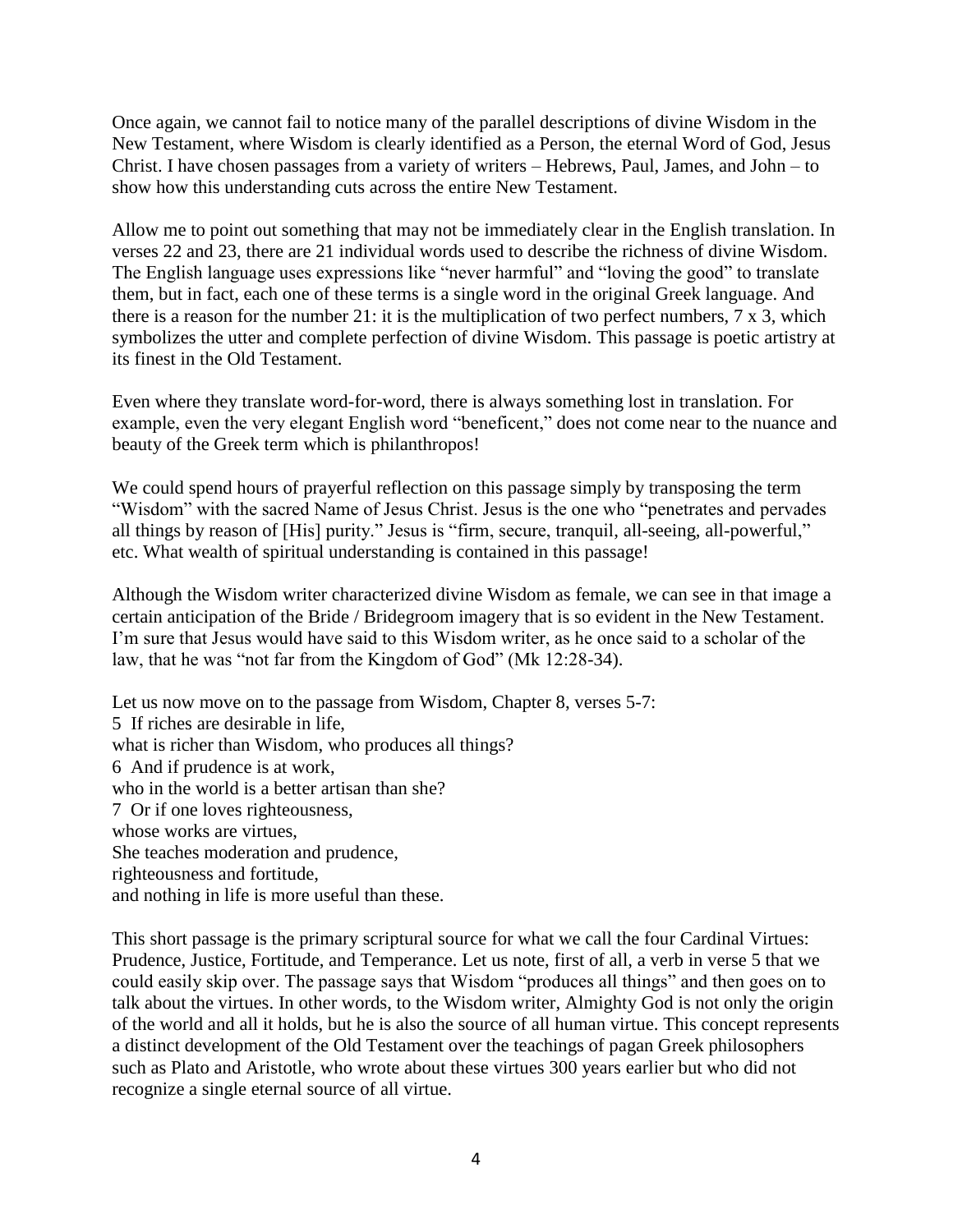Christian revelation, in turn, further developed the insights of the Book of Wisdom on virtue. For example, Christianity believes that the Cardinal Virtues have both a natural and a supernatural dimension. The Cardinal Virtues can be practiced as a means of upright living in this world, but they can also be "spiritualized" in the direct service of God's Kingdom. Divine prudence, for example, surpasses the value of human prudence because it takes in a much wider perspective of eternity and the salvation of souls. The saints are full of divine prudence in their zeal for God which sometimes appears as foolishness to the eyes of the world. The martyr who "throws away" his life as a witness to the faith is not prudent in a worldly sense, but he is exercising divine prudence. The same can be said of the other Cardinal Virtues: they all have both a natural and a supernatural dimension.

Christianity also adds something to the teaching on virtue that is not fully explicit in the Book of Wisdom. Namely, that divine grace is necessary to live a virtuous life. The Catechism (n. 1811) says that "It is not easy for man, wounded by sin, to maintain moral balance. Christ's gift of salvation offers us the grace necessary to persevere in the pursuit of the virtues. Everyone should always ask for this grace of light and strength, frequent the sacraments, cooperate with the Holy Spirit, and follow his calls to love what is good and shun evil."

In sum, the Book of Wisdom takes the insights of the ancient philosophers and raises them up, but even these insights only anticipate the fullness of this teaching in the light of Christ. I would greatly encourage you to spend time studying Part III of the Catechism, particularly Article 7 on the virtues, which is one of the most valuable sections of the whole Catechism.

Moving on to our final passage, let us look at Chapter 16, verses 19-21: 19 And again, even in the water, fire blazed beyond its strength so as to consume the produce of the wicked land. 20 Instead of this, you nourished your people with food of angels and furnished them bread from heaven, ready to hand, untoiled-for, endowed with all delights and conforming to every taste. 21 For this substance of yours revealed your sweetness toward your children, and serving the desire of the one who received it, was changed to whatever flavor each one wished.

There are many eucharistic parallels of this passage in the New Testament, but I have chosen only to cite the 6th Chapter of John's Gospel, the famous "Eucharistic Discourse," as the most representative passage reflecting the Book of Wisdom's insights. The other items, as you can see, are taken from our Christian tradition, the most notable of which are the words of St. Thomas Aquinas who composed the prayers for the Mass of Corpus Christi in the year 1264. We owe St. Thomas an immense debt of gratitude for his timeless hymns and prayers for this feast. In fact, many of us know hymns such as "Tantum Ergo" and "Panis Angelicus" without realizing that St. Thomas is their author.